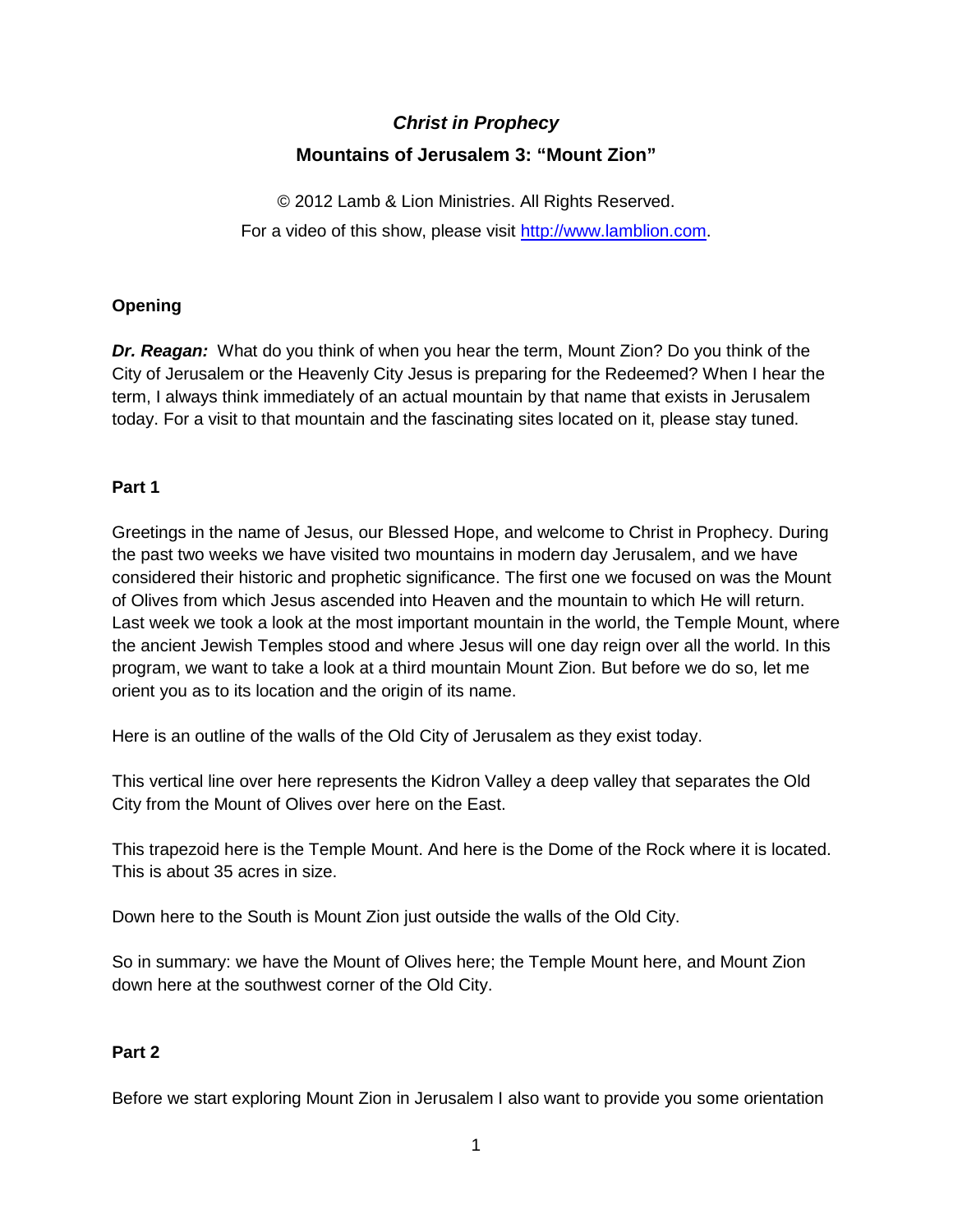about its history and its name. The area that is called Mount Zion today, the area I just showed you on the map, was first populated during the First Temple period of King Solomon, but it was not included within the city walls until the time of the Second Temple, about 500 years before Jesus.

In the Middle Ages, during the 16th Century, when the walls were rebuilt by Suleiman the Magnificent, Mount Zion was not included within the walls, for some unknown reason. The story is that the wall's two architects cheated on the job and pocketed the money that was to be used to enclose Mount Zion. The result was that they were both beheaded, and their bodies were buried just inside the Jaffa Gate where their tombs can be seen to this day. Whatever the reason may have been, the mountain is outside the walls today. One very interesting thing about this mountain is that no one knows for sure how it got its name.

The first reference to Zion in the Bible is in 2 Samuel 5:7 where it says, "David took the stronghold of Zion (that is, the City of David)." So, the Jebusite city of Jerusalem was known as "the stronghold of Zion" when David conquered it. Later, the name began to be applied to other areas. First, it became a synonym for the Temple Mount. For example, in Psalm 2:6 the Lord's "Holy Mountain," which would be the Temple Mount, is referred to as "Zion." Sometimes in Scripture the name is applied to the whole city of Jerusalem. An example can be found in Isaiah 33:20 where it says: "Look upon Zion, the city of our appointed feasts; your eyes will see Jerusalem, a quiet home." Sometimes the name, Zion, was used in reference to the entire Jewish nation, as in Isaiah 33:14 where reference is made to "the sinners in Zion." The term is also used to refer to the Millennial Jerusalem from which Jesus will reign over all the world. Thus, in Isaiah 2, speaking of the Millennial Jerusalem the comment is made that "From out of Zion shall go forth the law, and the word of the LORD from Jerusalem." Finally, in the New Testament, Zion is used to refer to the New Jerusalem that will be the eternal home of the Redeemed on a new earth. For example, in Hebrews 12:22 Mount Zion is identified as "the city of the living God, the heavenly Jerusalem." It is believed that the name, Zion, was first applied to the Mount Zion of today by Byzantine pilgrims who mistook it for the site of the ancient Jewish temples, first because it is the highest point in the city and second because it has a flat summit. They thought the Temple Mount was a place that had been prepared for a future temple!

So, in summary, you can find the name Zion used in the Bible in 6 different ways: First the Jebusite city of Jerusalem that King David conquered; second the Temple Mount; third the whole city of Jerusalem; fourth the entire Jewish nation; fifth the Millennial Jerusalem; and sixth the New Jerusalem or Eternal Jerusalem where the Redeemed will live forever. Let' go now to Jerusalem for a tour of Mount Zion.

# **Part 3**

Welcome to Israel and the city of Jerusalem. The hill you see behind me is called Mount Zion the big building on top the Dormition Abbey. We're going to be exploring that mountain today and some fascinating sites on it. And we are going to begin at the top of the mountain at the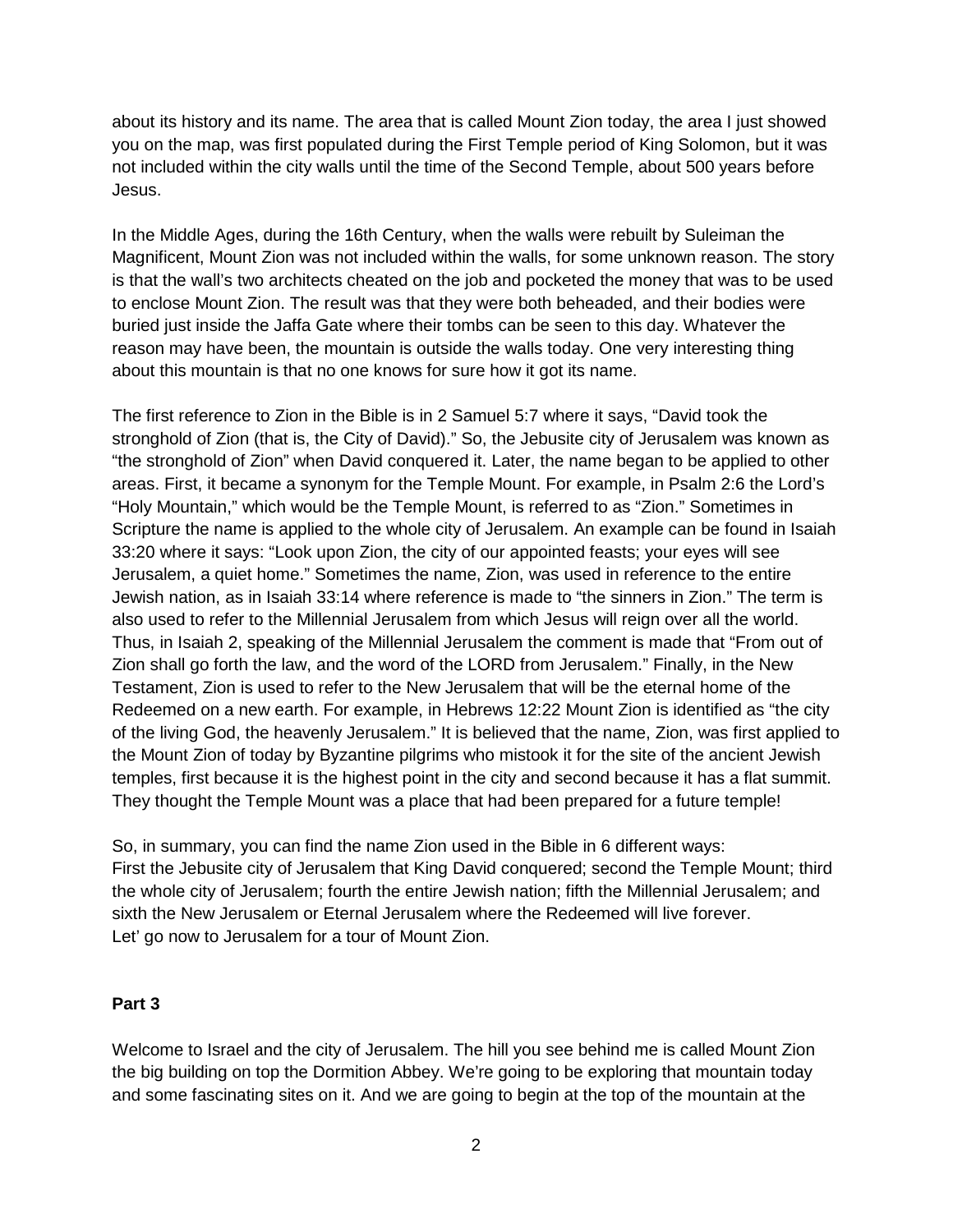Zion Gate that leads into the Old City of Jerusalem. These are the walls of the Old City that were rebuilt by Suleiman the Magnificent in the 1500's. And right up here before me is the Zion Gate that leads into the Old City. As you can see the gate is terribly pocked marked from ferocious fighting that took place here in the 1948-49 War of Independence. The Israelis lost that battle to the Jordanians, and the Jordanians immediately sealed off the Eastern Gate; and began to blow up all of the buildings in the Jewish Quarter, including the synagogues. They also violated the cease fire agreements by refusing to allow any Jews into the Old City to worship at the Western Wall.

The gate was closed for 19 years, from 1949 to 1967 when the Jews reoccupied the Old City of Jerusalem and regained control of this area in the Six Day War. Today, the Zion Gate is a pedestrian and vehicular entrance into the Old City of Jerusalem it leads directly into the Armenian and into the Jewish Quarters. Down this street from here just around the corner are some very interesting sites for Christian pilgrims. Let's take a look at them.

This building here contains two important sites. On the ground floor is the Tomb of David. And upstairs is the Upper Room the traditional site of the Last Supper. Let's take a look at the Upper Room first.

#### **Part 4**

The very first thing I want to make clear is that was not the room where the Last Supper took place. This room dates back to the Crusader times about the  $12<sup>th</sup>$  and  $13<sup>th</sup>$  Centuries. But we know this the site is authentic because we know that the Last Supper did occur here on Mount Zion in this area. And directly below this room is the traditional Tomb of David. In archaeological excavations there have shown that was the site of the very first Church in Jerusalem; the one that was pastored by James the brother of Jesus.

As I said before the Tomb of David is located directly beneath this site but it is the traditional site of the Tomb of David. The Tomb of David we know was in the Old City of Jerusalem, we are told that in 1 Kings 2:10 and that is quite a distance from here. The site below is traditional because it was the site determined by the Crusaders, but the Crusaders were biblically ignorant, they knew very little about the Bible. For example, when they arrived at the Temple Mount, they thought that the Dome of the Rock was Solomon's Temple. If they had known that it was simply a Muslim shrine they probably would have torn it down or burned it. Instead they climbed up on top and removed the half moon and replaced it with a cross.

Before we leave this room there are a couple things that I would like to remind you of : First of all let's consider the words that Jesus spoke here at the Last Supper, in John 17:1 it says, "That He lifted up His eyes to heaven, and said: "Father, the hour has come. Glorify Your Son, that Your Son may also glorify You, as You have given Him authority over all flesh, that He should give eternal life to as many as You have given Him. And this is eternal life that they may know You, the only true God, and Jesus Christ whom You have sent."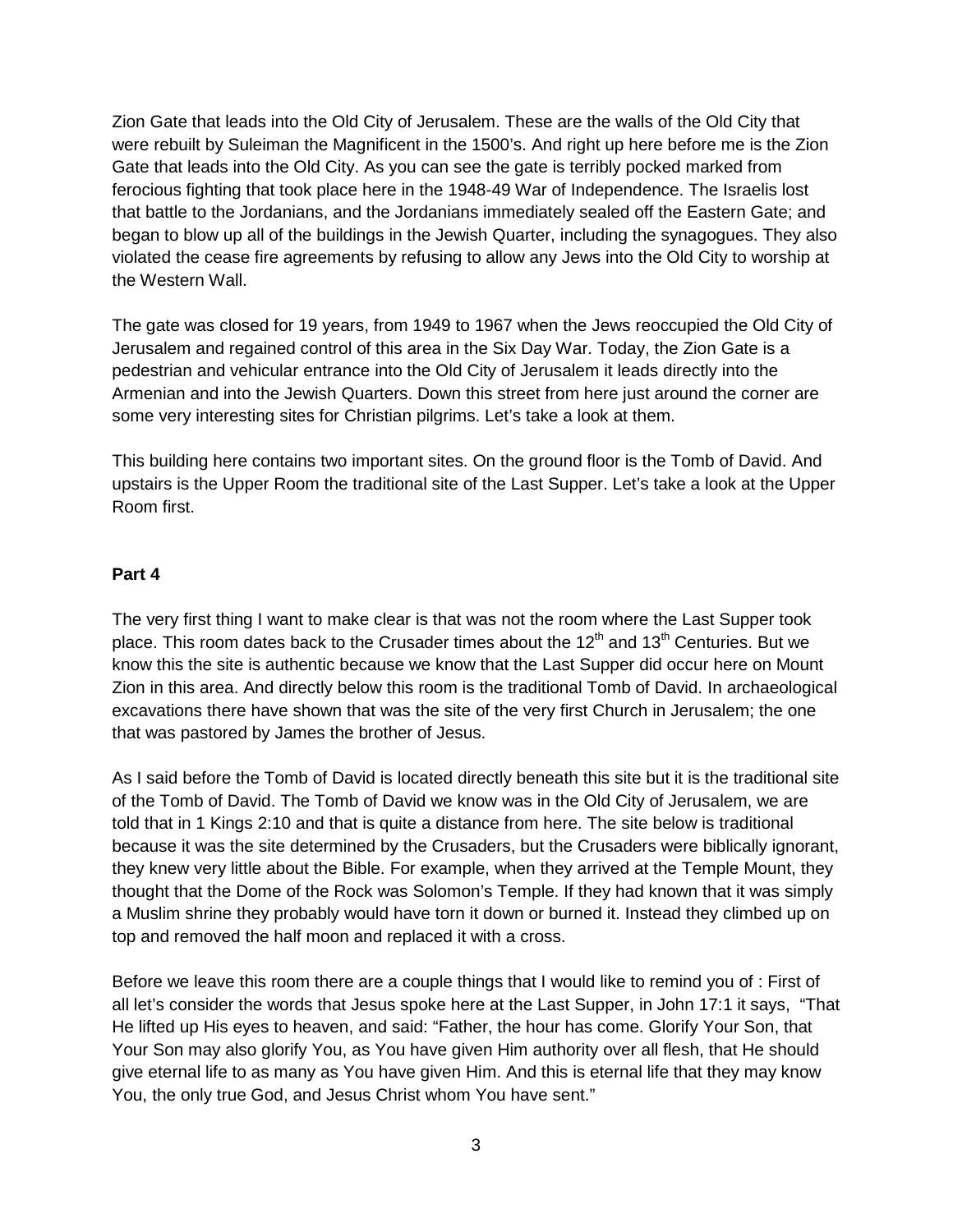You know folks there are many Christians today who desperately need to hear those words; I am talking about professing Christians. The fact that you profess to be a Christian does not make you a Christian. Being born into a Christian family does not make you a Christian. Being baptized does not make you a Christian. Going through certain rituals does not make you a Christian. The important thing is that you be born again. That you have a personal relationship with Jesus Christ, that and that alone makes you a Christian.

The second thing that I would like to remind you of is something that Jesus at the Last Supper. It is recorded in 1 Corinthians 11 by Paul and it was given directly to him by Jesus, in verse 24 it says, "And when Jesus had given thanks He broke the bread and said, 'Take, eat; this is My body which is broken for you; do this in remembrance of Me.' In the same manner He also took the cup after supper, saying, 'This cup is the new covenant in My blood. This do, as often as you drink it, in remembrance of Me.' For as often as you eat this bread and drink this cup, you proclaim the Lord's death till He comes.

Folks when we take the Lord's Supper we need to not only look back at the Cross for it is a reminder of the great sacrifice of Jesus. But we also need to look forward to the future and His promise that one day soon He will return and He will drink that cup with us. Let's go now to the tomb of David.

We are ready now to enter the tomb of David. Okay, we have arrived here at the tomb of David. Let's go inside. This is a prayer room adjacent to the Tomb of David and it is currently under renovation. Before we go into the tomb I want to read you from the greatest poem that has ever been written one of David's greatest certainly, Psalm 23 it reads as follows: "The LORD is my shepherd; I shall not want. He makes me to lie down in green pastures; He leads me beside the still waters. He restores my soul; He leads me in the paths of righteousness For His name's sake. Yea, though I walk through the valley of the shadow of death, I will fear no evil; for You are with me; Your rod and Your staff, they comfort me. You prepare a table before me in the presence of my enemies; You anoint my head with oil; my cup runs over. Surely goodness and mercy shall follow me all the days of my life; and I will dwell in the house of the LORD Forever."

Let's take a look now at the tomb.

There are several other tombs here on Mount Zion I would like to show you. And the first is located in this massive church behind me called Dormition Abbey. It was built by Kaiser Wilhelm II of Germany about the beginning of the  $20<sup>th</sup>$  Century. It is supposedly the site where Mary, the mother of Jesus, died. Let's go take a look at it.

As you can see the interior of the church is spectacular. In the basement of the church is the crypt with a statue of Mary showing her in a peaceful repose. Of course, no one knows for sure where Mary died. The most probable site is in Western Turkey and I say that because while Jesus was hanging on the Cross, He entrusted the care of His mother into the hands of the Apostle John. And later we know for certain that John became the bishop of the Church at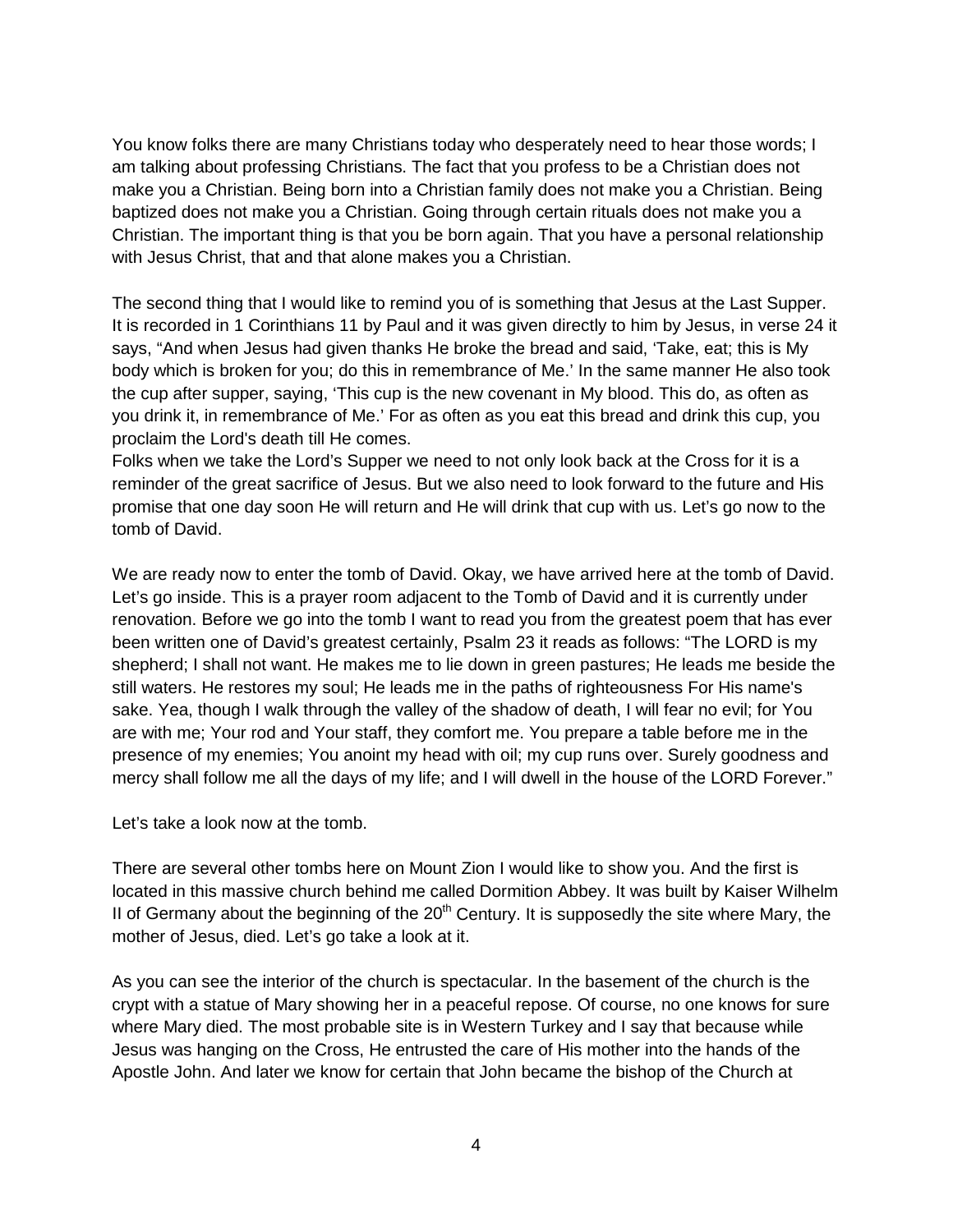Ephesus and he probably took Mary with him to Ephesus which is located in Western Turkey. We do know this today right outside the city of Ephesus there is a tomb of Mary.

We are now in one of several Protestant cemeteries that are located here on Mount Zion, and the tomb I want to show you is right over here. That is the tomb Horatio Spafford a Chicago businessman who decided in the 19<sup>th</sup> Century that he was going to take his family on a holiday trip to Europe. He was a very wealthy man, and he was also a very devote Christian. But at the last minute some business matters arouse so he decided to send his family on ahead of him and join them later. Unfortunately as they got near to England their ship was rammed by another, and 226 people died in that calamity; all four of his daughters. Only his wife survived. Spafford sailed for England immediately and when the ship reached the spot where the ship carrying his wife and children had sunk, he looked down in the waters and the Spirit of God began to move upon Him and lyrics came to his mind. He wrote a poem that became one of the greatest hymns in all the history of Christianity: "It is Well With My Soul." It reads like this:

When peace, like a river, attendeth my way, When sorrows like sea billows roll; Whatever my lot, Thou has taught me to say, It is well, it is well, with my soul. Though Satan should buffet, though trials should come, Let this blest assurance control, That Christ has regarded my helpless estate, And hath shed His own blood for my soul. (Then a great verse about our sins.) My sin, oh, the bliss of this glorious thought! My sin, not in part but the whole, Is nailed to the cross, and I bear it no more, Praise the Lord, praise the Lord, O my soul! (And then, the last great and glorious verse about the Second Coming) And Lord, haste the day when my faith shall be sight, The clouds be rolled back like a scroll; The trump shall resound, and the Lord shall descend, Even so, it is well with my soul.

What an incredible statement of tough faith! It reminds me of a similar statement that we find in the saddest book of Bible the book of Lamentations. If you remember Lamentations is a funeral lament that Jeremiah wrote as he walked through the streets of Jerusalem and saw the destruction of his Temple, and the destruction of everything that had been dear to him. And he begins to write this funeral lament. And right in the middle of it as if to keep his sanity, he suddenly makes this statement of tough faith; "This I recall to mind, and therefore I have hope: The steadfast love of the Lord never ceases, His mercies never come to an end. They are new every morning. Great is Thy faithfulness. 'The Lord is my portion' says my soul. Therefore I will hope in Him."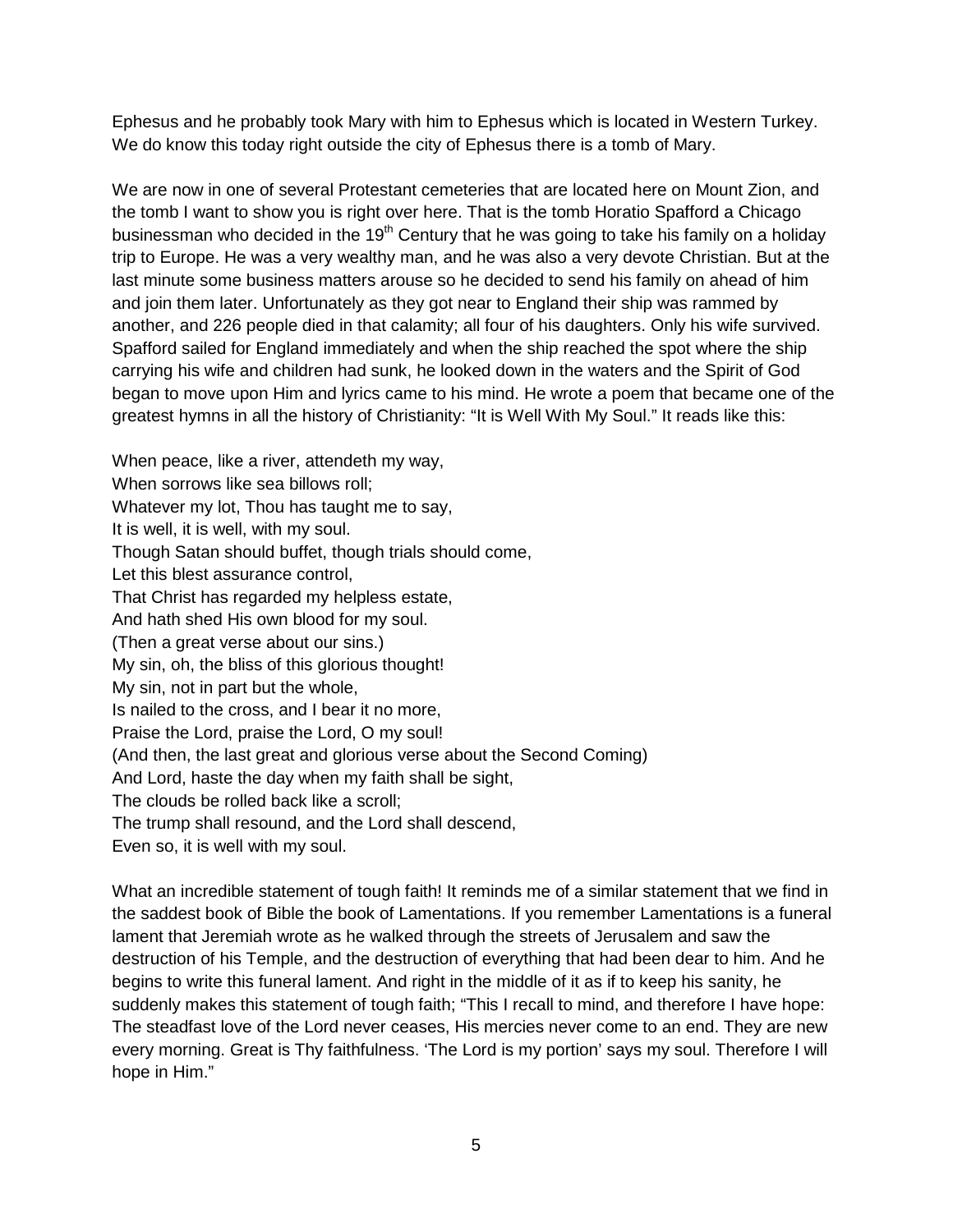Horatio Spafford is buried here on Mount Zion because after he joined his wife in England they decided that they would move here to the City of Jerusalem and devote the rest of their lives to philanthropic work. They did that they formed a hospital, they formed the American Colony, they ministered to Arabs and Jews until they very day that they died. Thus he is buried here on Mount Zion.

And now let's go to another tomb on this mountain of a man who was made famous by Hollywood.

This is the tomb of Oskar Schindler, the man made famous by the movie, "Schindler's List." The first time I came to this cemetery several years ago looking for this particular tomb we had no idea where it was located and we looked all over; this is a very large cemetery. Finally we had an idea, let's look for the tomb that has the most stones on it. And as you can see this one has a lot of stones, and that is how we found it. The reason there are so many stones is that over here in this country instead of putting flowers on the grave, people put a stone. It is called a stone of remembrance and it indicates that someone came to this tomb who wanted to honor Oskar Schindler.

Schindler was an ethnic German from Czechoslovakia who joined the Nazi Party. And during World War II he became sickened by the way in which the Jew were being treated by the Nazis. He decided, at great risk to himself, to try to do everything he could to protect the Jewish workers at his enamelware and ammunition factories. In the process, he saved more than 1200 Jewish lives. Schindler died in poverty in Germany in 1974 and was buried here. In 1963 Schindler was honored by Israel's Holocaust Museum, called Yad Vashem. He was declared to be a "Righteous Gentile," and a tree was planted in his honor on the grounds of the Museum. He is the only member of the Nazi Party to ever be so honored. I would like to conclude our visit here to the Tomb of Oskar Schindler by placing a stone of remembrance of my own on his grave. And now I'd like us to go visit a church right next door to this cemetery and that will be the conclusion of our tour of the Mount Zion area.

Below us here is a beautiful church known as the Church of St. Peter Gallicantu. On the steeple of the church they do not feature a cross, they features a rooster for a very good reason that I will explain in a moment. The name Gallicantu is a Latin term that means "where the cock crowed." I have friend back in the States by the name of Arnold Fruchtenbaum. He is not only a friend but he is a Bible prophecy teaching colleague, and he told me one time, he said, "David I can never remember the name of that Church, so I just call it the church of St. Peter of the cocka-doodle-do!" The rooster on the steeple, together with the name of the church Gallicantu where the cock crowed, are reminders of the fact that this is the traditional site where Peter denied Jesus three times while the cock crowed twice. Now if this is that traditional site it is also the site of the House of Caiaphas, the High Priest, where Jesus was taken to and tried after He was arrested in the Garden of Gethsemane. Let's take a look at the church now.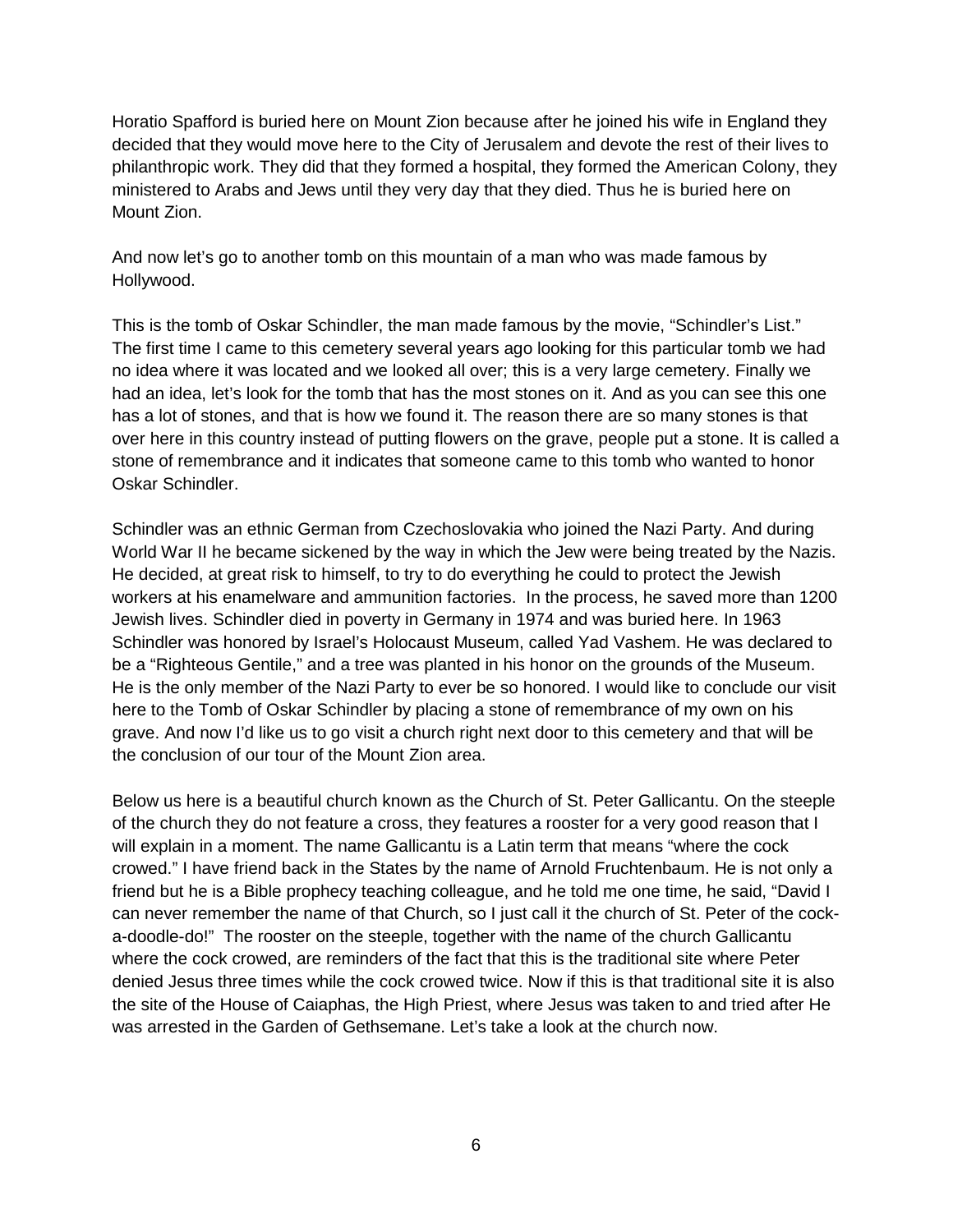# **Part 5**

Here in the basement of the church are some rock cells where Jesus could very well have been imprisoned while He waiting to be tried by Caiaphas the High Priest. We're told that when He was taken before Caiaphas that Caiaphas asked Him a very important question, he said, "Are You the Messiah, the Son of the Blessed?" And Jesus responded, "I am. And you will see the Son of Man sitting at the right hand of the Power, and coming with the clouds of heaven." While that trial was going on, something very important was happening outside this church.

As I said before, while Jesus was being tried by Caiaphas the High Priest, Peter had followed Him in the darkness and was out here in the courtyard of the High Priest's. When he was confronted by a servant girl, a servant girl who said, "Hey you are one of the follower of Jesus aren't you?" And he said, "Oh, no, no, no. I'm not one of His followers." He denied the Lord. Over here we have a statue of that event. You can see a Roman soldier in the background. Here is the servant girl here is Peter saying, "Oh, no, no, no, not me." And above it all is the rooster crowing! Well, hardly had those words come out of the mouth of Peter denying Jesus then a bystander said, "Oh, no, no. I know you are one of those who are following Jesus." He denied a second time. Hardly had he spoken that second denial then another bystander said, "Oh, yeah I think you are one of those guys from the Galilee. You must be a follower of Jesus." And for the third time he denied the Lord. And the moment he did that third denial the cock crowed for a second time. And we are told in Mark 14:72, "Then Peter called to mind the word that Jesus had said to him, 'Before the rooster crows twice, you will deny Me three times.' And Peter thought about it, and began to weep."

Let us be thankful that we have a God of loving kindness who is always willing to forgive and forget whenever we are willing to repent. Peter later repented of his denial. And Jesus after His resurrection forgave him three times for having denied Him. My what a glorious thing that was. The grace of God is something that is beyond our comprehension. And I tell you after that Peter was filled with the Holy Spirit and became a fearless proclaimer of the Word of God.

# **Part 6**

This ancient staircase outside the Church of St. Peter Gallicantu dates back to the First Century and leads down to the Kidron Valley. I'd like to go back for a moment to something that Jesus said when He was questioned by the High Priest Caiaphas. You remember Caiaphas asked, "Are you the Messiah, the Son of the Blessed?" And Jesus said, "I am. And you will see the Son of Man sitting at the right hand of the Power, and coming with the clouds of heaven." Jesus made a promise there that one day He would return to this earth. And folks the signs of the times indicate that is something that is going to happen very, very soon. And when He comes He is coming back to this city and this city will be called Mount Zion, and He will reign over all the nations of the world from here.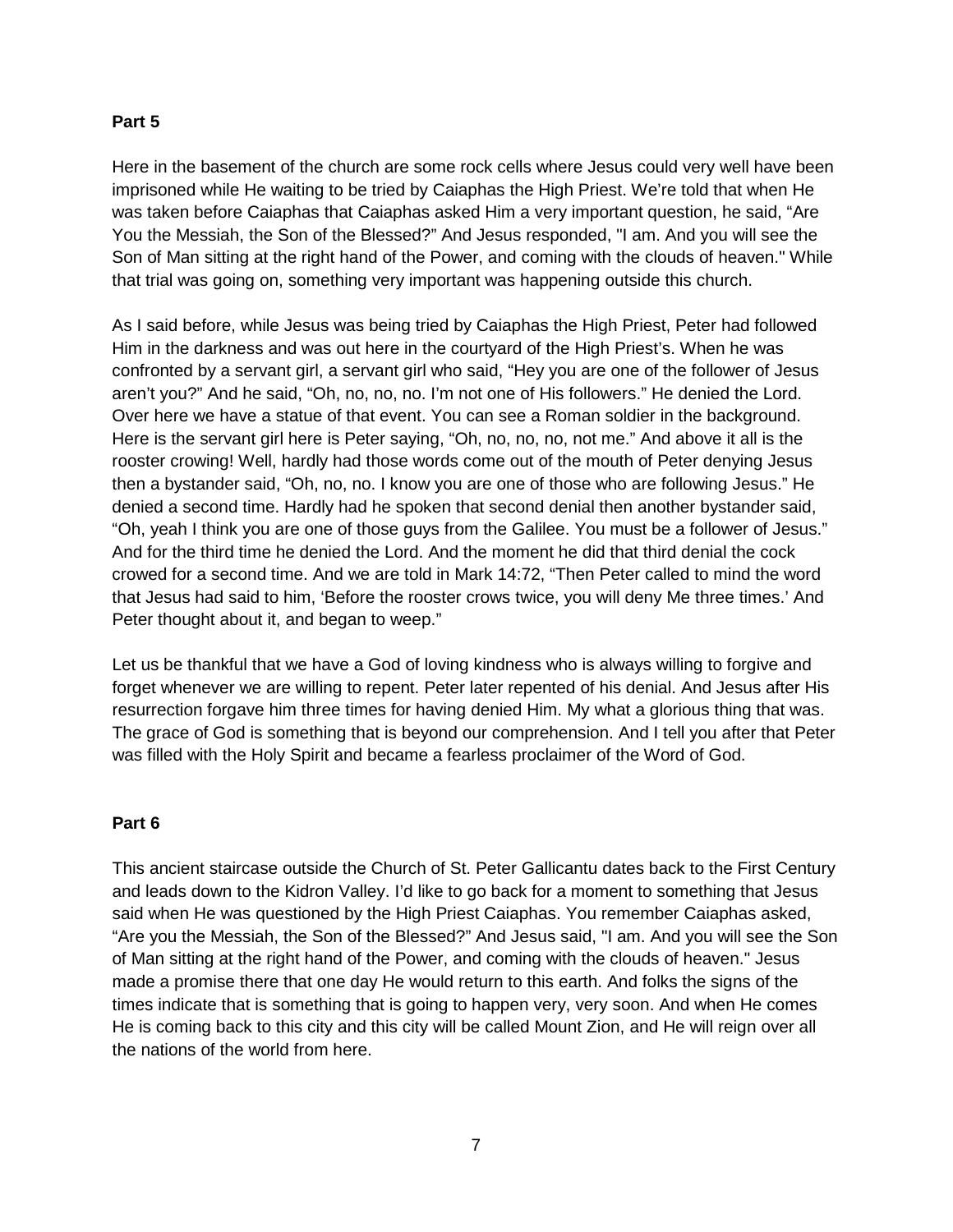There are many descriptions of this in the Scripture, but one of my favorite is in Isaiah chapter 2. Here's how the prophet Isaiah put it in Isaiah chapter 2, he wrote: "It shall come to pass in the latter days, (the days we are in). That the mountain the kingdom of the LORD's house, Shall be established on the top of the mountains, above all the nations. And shall be exalted above the hills; and all the nations shall flow to it. And many people will come and say, "Come, let us go up to the mountain of the LORD, To the house of the God of Jacob; He will teach us His ways, And we shall walk in His paths. For out of Zion shall go forth the law and the word of the LORD from Jerusalem."

The prophet Zechariah makes the same promise in chapter 8 and verse 3 of his prophecy he says, "Thus says the Lord, 'I will return to Zion and dwell in the midst of Jerusalem. And Jerusalem shall be called the City of Truth, the mountain of the Lord of hosts, and it will be called the Holy Mountain.'" The vision produced by those words stirs my heart and fires my soul, and makes me want to cry out, "Maranatha! Maranatha! Maranatha! Come quickly, Lord Jesus!"

# **Part 7**

Can you join with me in crying out "Maranatha! Come quickly Lord Jesus!"? I hope so, because the signs of the time indicate that Jesus is at the very door of Heaven waiting for His Father's command to return at any moment. The Bible says that those who are ready for the Lord's return will go forth like calves released from a stall, rejoicing over the Lord's coming for His church.

But it says that those who are left, those who are left behind will experience the greatest period of tribulation in the history of the world, so great, in fact that one half of humanity will be killed in the wars of the Antichrist during the first three and a half years of the Tribulation. Everyone seems to know John 3:16 which says, "God so loved the world that He gave His only begotten Son, that whosoever believes in Him should not perish, but have eternal life." But few seem to be familiar with John 3:36. It is a verse from a sermon by John the Baptist in which he says: "He who believes in the Son has eternal life; but he who does not obey the Son shall not see life, but the wrath of God abides on him."

This verse makes a point that most people simply do not want to hear. The point is that God must deal with sin because He is a righteous God. And He deals with sin in one of two ways: either grace or wrath. Every person on planet earth this moment is under either the grace of God or the wrath of God one of the two. It is a glorious thing to be living under God's grace. It is a fearsome thing to be under God's wrath.

What is your situation? Are you under grace or wrath? If you have received Jesus Christ as your Lord and Savior, then you are under grace. Your sins have been forgiven, your sins have been forgotten and you have been sealed for redemption. But if you have rejected Jesus, you have no hope, for you are subject to the wrath of God.